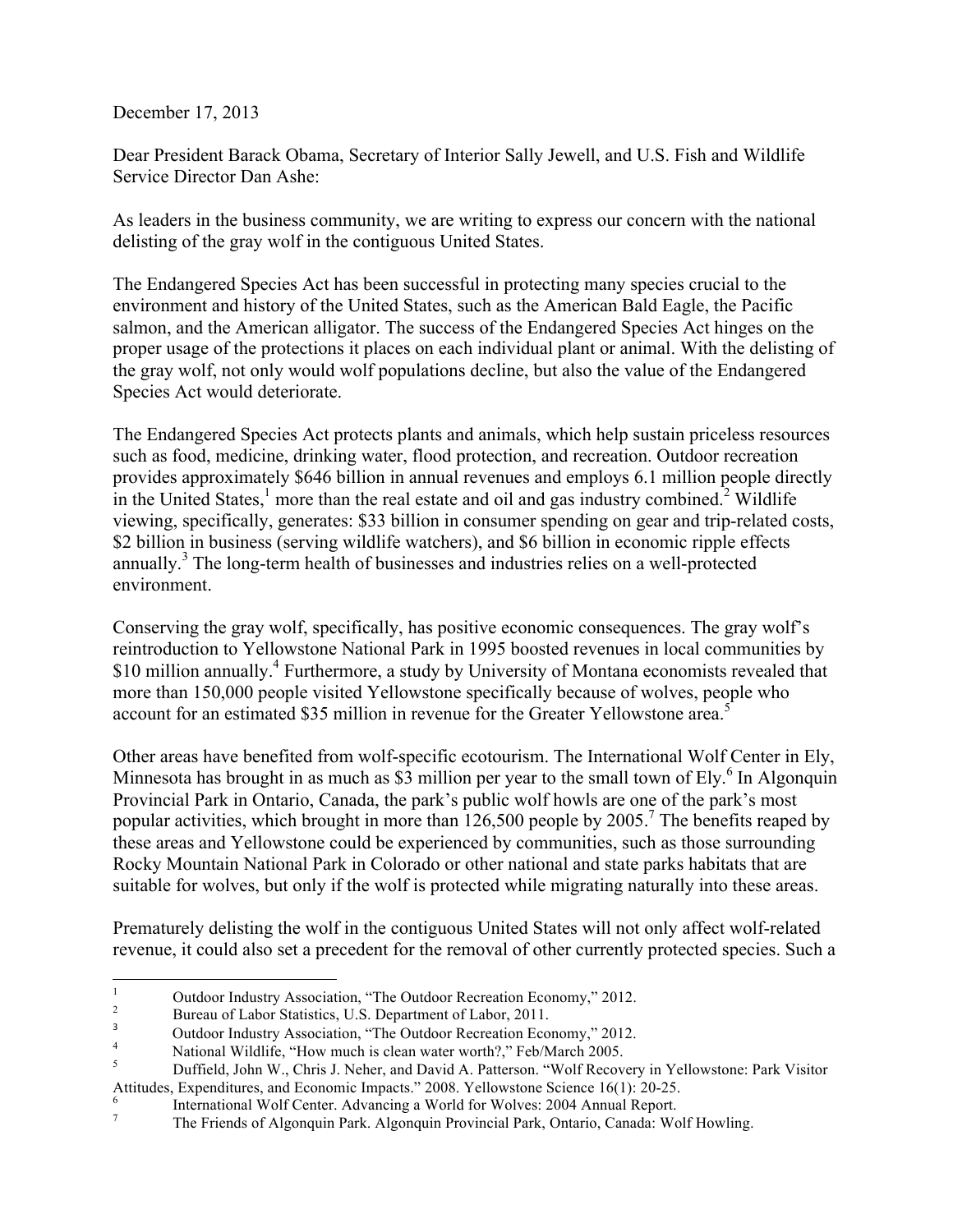move would effectively erode the power of the Endangered Species Act. The strength of the Act is precisely the reason why wildlife opponents so fiercely oppose it.

Please protect the wolf and the authority of the Endangered Species Act by canceling the proposed delisting of the wolf in the contiguous United States. The wolf is an important species ecologically, culturally, and economically to North America. We owe it to our children and grandchildren to set an example of responsible stewardship for our precious wildlife by protecting the wolf in America.

Sincerely,

Rick Ridgeway Vice President, Environmental Affairs Patagonia, Inc. Ventura, CA

Peter Metcalf CEO Black Diamond Equipment Salt Lake City, UT

Chris Enlow Corporate Social Responsibility Manager Keen Footwear Portland, OR

Kathyrn Guay Marketing Manager prAna Living Carlsbad, CA

Gordon Seabury CEO Horny Toad Clothing Co. Santa Barbara, CA

Mandy Cabot CEO Dansko West Grove, PA

Larry Burke CEO Outside Magazine Santa Fe, NM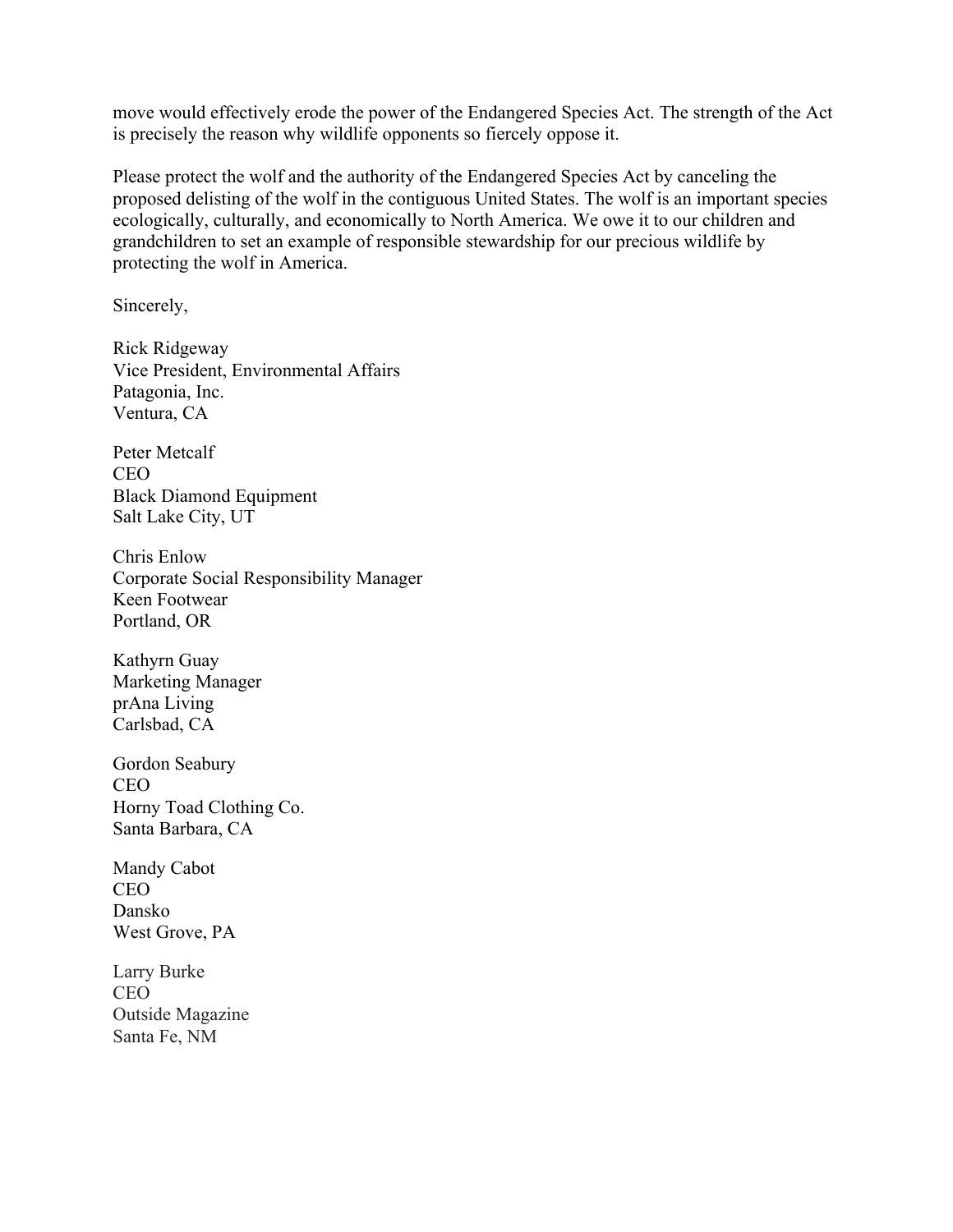Pete Nelson President Skeleton Crew, LLC Entertainment Madison, WI

Leta Sharpe Owner Great Plains Mountain Stuff Boulder, CO

David Egan Owner Perpetual Motion NW Fall City, WA

Glenn Willard Managing Partner Quick Feat International Bend, OR

Keith Reis Founder & Owner Sanitas Sales Group Boulder, CO

Patrick Kruse Founder Ruffwear Bend, OR

Roanne Miller President Grassroots Outdoor Alliance

Scott McGuire President The Mountain Lab Mammoth Lakes, CA

Emily Nuchols Owner Under Solen Media Portland, OR

Tom Sachs **Owner** Tom Sachs Studio New York, NY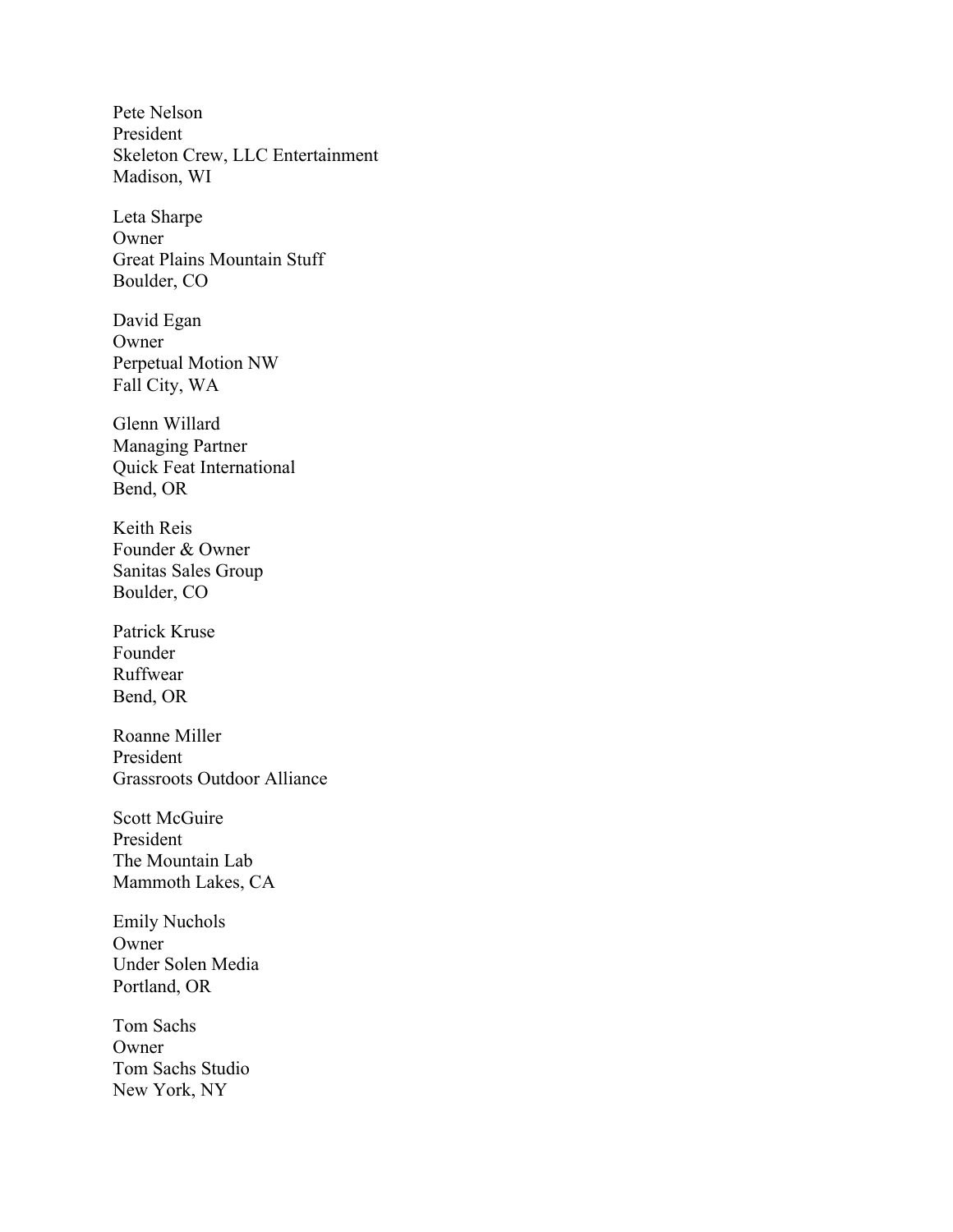Andrew Zuckerman Owner Andrew Zuckerman Studio New York, NY

Krissy Moehl Owner Runner Girl Races, LLC Boulder, CO

Donald C. Pachner President Pachner & Associates, LLC Bedford, NY

John Land Le Coq Founder & CEO Fishpond, Inc. Dillon, CO

Joel Sartore Founder Photo Ark Lincoln, NE

Rodney Smith President Backpacker's Pantry Boulder, CO

Martha Sanders Hoover President Patachou, Inc. Indianapolis, IN

Ben Moon Owner, Photographer, Filmmaker MoonFoto, LLC Portland, OR

Linda Thurston Owner The Wild Side Tours and Treks Gardiner, MT

Nazz Kurth President Petzl America Clearfield, UT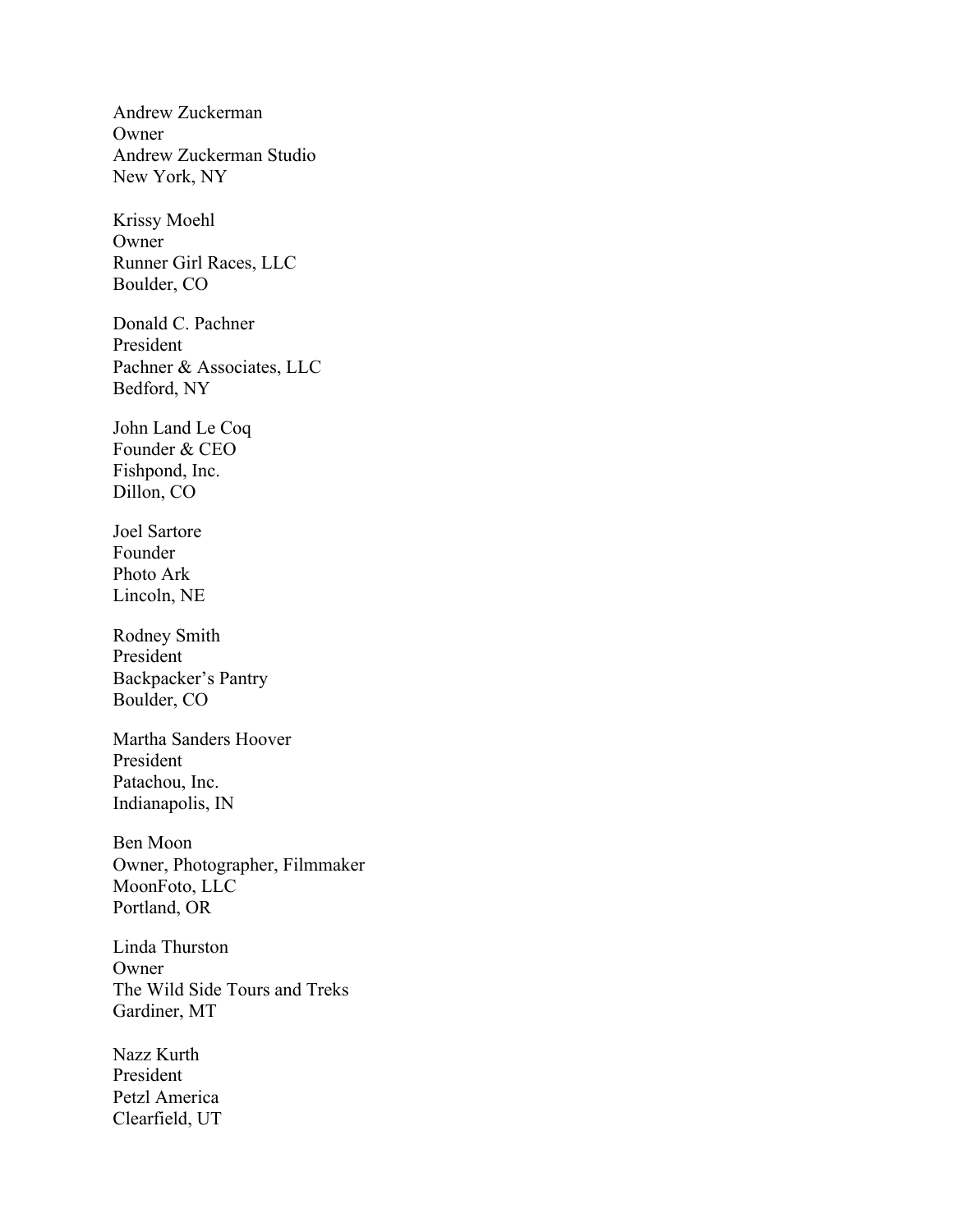Sven Lee CEO Astrum Brands Group Portland, ME

Nathan Pund Managing Director D.A. Davidson & Co. Great Falls, MT

Kaj Bune Director of Marketing, USA Exped, LLC Seattle, WA

Jim and Jamie Dutcher Owners Dutcher Film Productions Sun Valley, ID

Francie St. Onge Owner Sun Valley Trekking Hailey, ID

Daniel Tandy Vice President The Advertising Specialists Bangor, ME

Chris Goddard President CGPR LLC Marblehead, MA

Samuel G. Toumayan President Meridian Enterprises Corporation St. Louis, MO

Bryan Gieser Owner Dry Creek Enterprises Napa, CA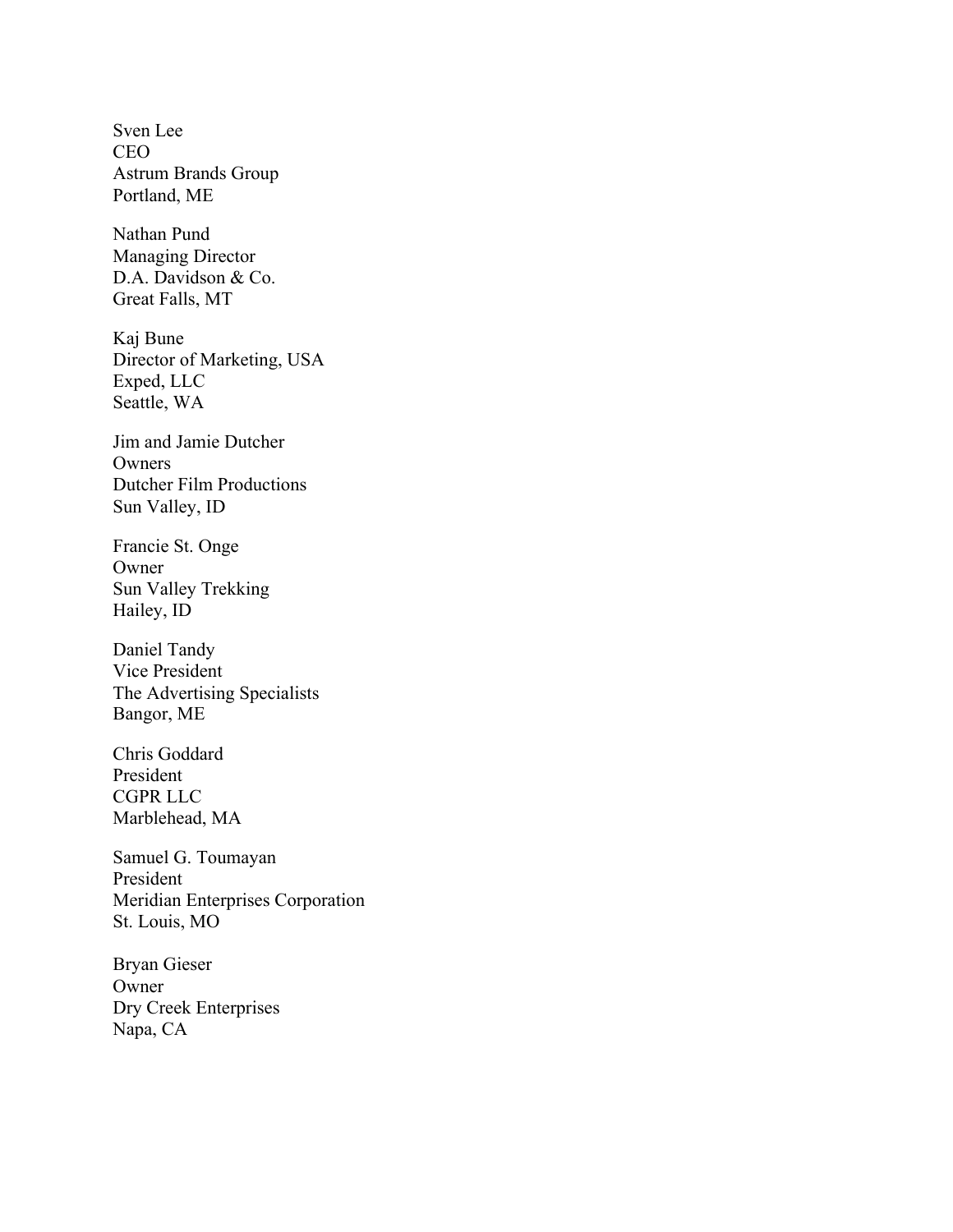Massimo LoBuglio Owner Little Cupcake Bakeshop New York, NY

Kenji Haroutunian Vice President The Nielsen Company San Juan Capistrano, CA

Casey Hofmann CFO American Recreation Products Boulder, CO

Jonathan Lantz President La Sportiva N.A., Inc. Boulder, CO

John and Olivia Race Owners, IFMGA Guides Northwest Mountain School Leavenworth, WA

Shari Boyer CEO Good Solutions Group Pasadena, CA

Joy Spring Chairman/Principle Leisure Trends Group Boulder, CO

Kristi Rummel National Advertising Director Sierra Magazine Wilton, WI

Shannon Walton PR and Marketing Director Schoeller Textile USA Seattle, WA

David Costello Principal Rising Tide Associates Marblehead, MA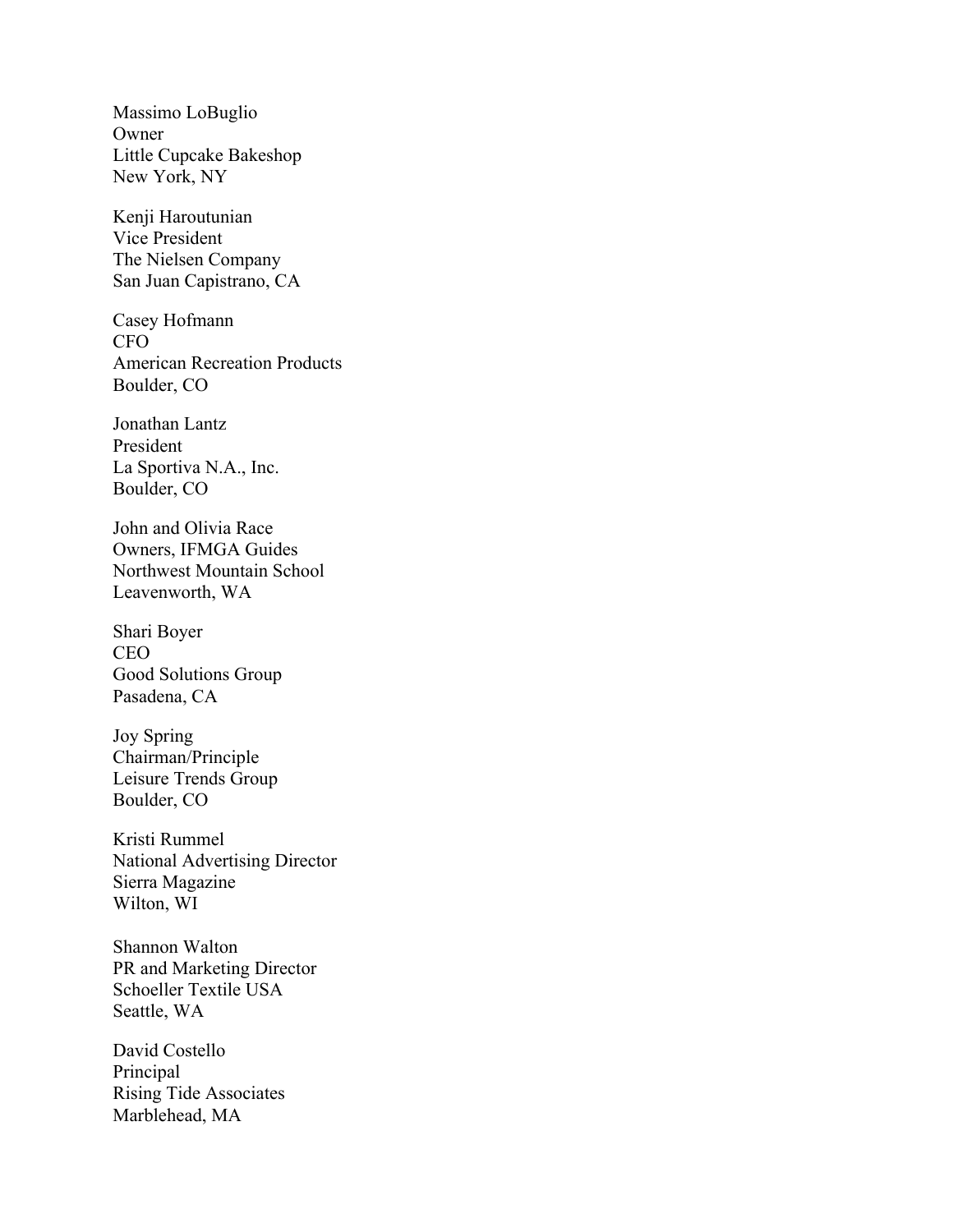Adam Ziegelman Vice President STM Bags LLC Poway, CA

Steve Barker Principal Wild Places LLC Elfin Forest, CA

Jim Purdy President Waypoint Outdoor Seattle, WA

Dr. Karl Wald President & Founder Mr. Ellie Pooh LLC Brooklyn, NY

Sarah Baldwin President Bella Luna Toys, Inc. Rockland, ME

Joe Nolan President Home Green Home Ithaca, NY

Ajax Greene Founder & CEO On Belay Business Advisors, Inc. Gardiner/New Paltz, NY

Sharon Roe CEO & Founder Eco-Bags Products, Inc. Westchester, NY

Howard Harrison Owner Chinook Compost Tea Redmond, WA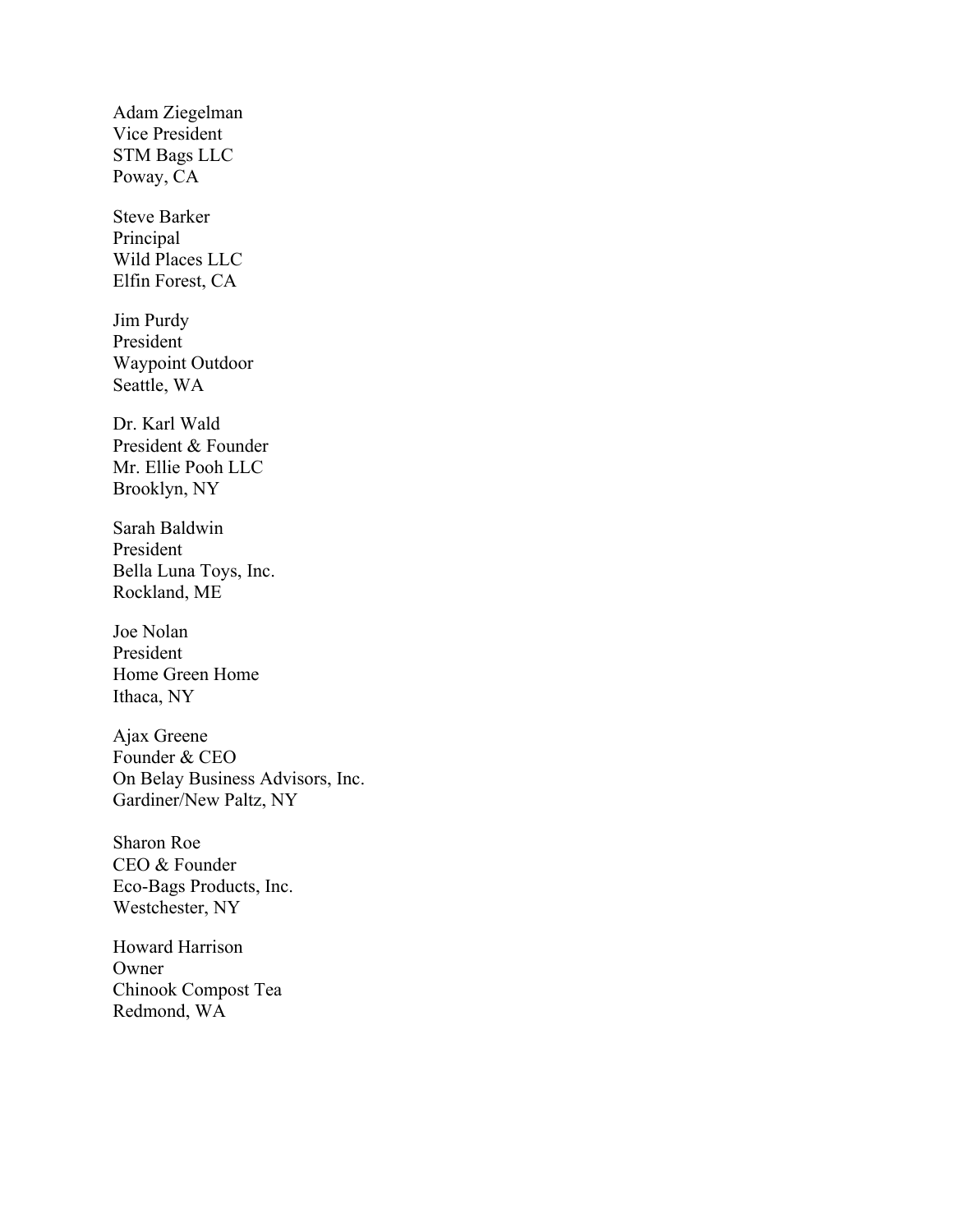Tracy Puhl Owner GladRags Portland, OR

Charles Carroll Principal New Outlook Financial, LLC Portland, OR

John Streur President Portfolio 21 Investments Portland, OR

Larry K. Fried Publisher Natural Choice Directory Willamette Valley, OR

Mark Gamba Owner Mark Gamba Photographs Milwaukie, OR

Jeremy Litchfield CEO Atayne Brunswick, ME

Nancy Morgan Founder & President Yala Ashland, OR

Julie Urlaub Managing Partner Taiga Company Golden, CO

Erich Degner CEO Treecycle Sherwood, OR

Paul DeCrette President BlueChannel, Inc. Steamboat Springs, CO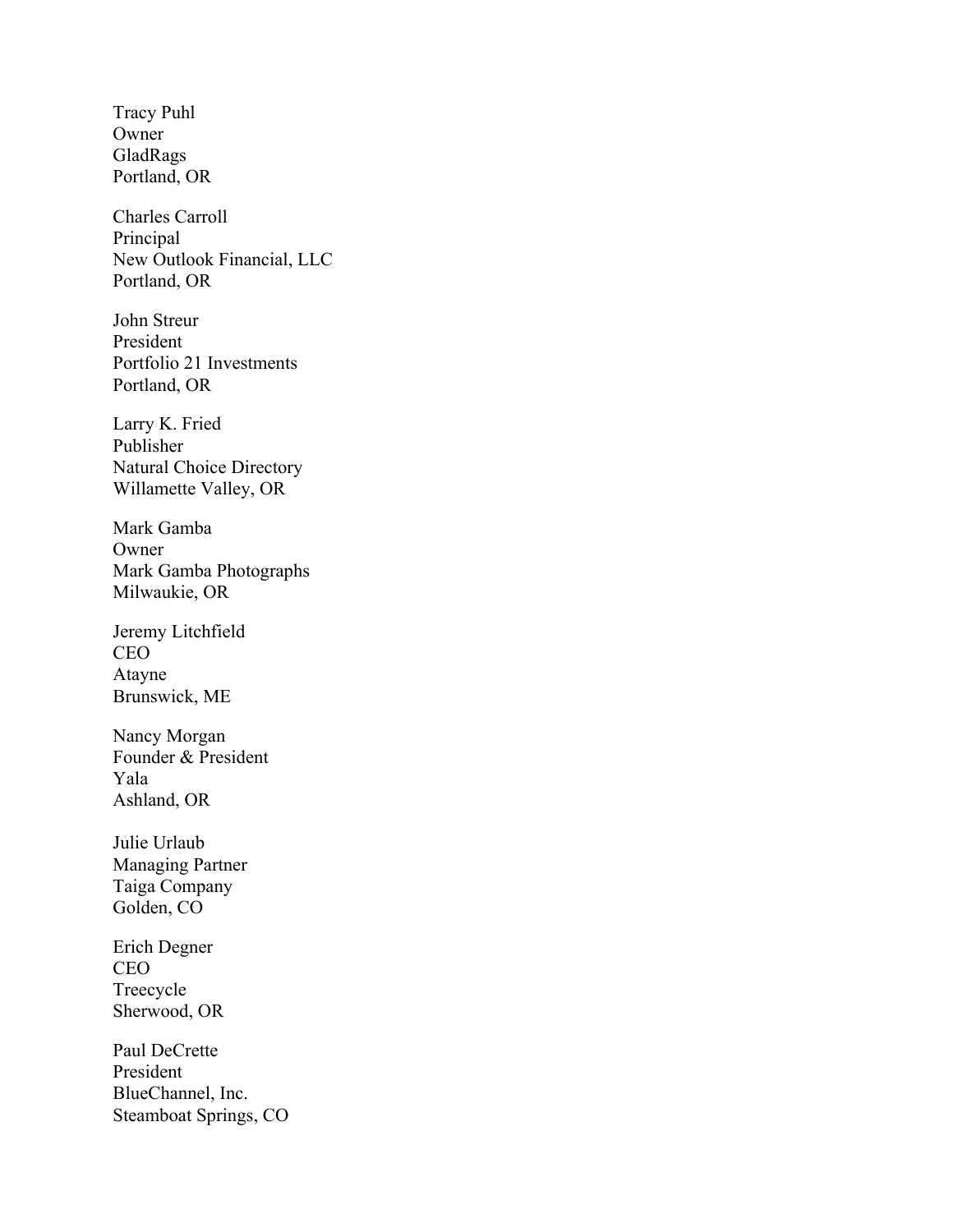Cliff Hodges Owner Adventure Out LLC Santa Cruz, CA

Donna von Hoesslin Owner Betty Belts - Ocean Inspired Accessories Ventura, CA

Valerie Miller Owner/Artist Steel Cow Gallery Waukon, IA

Fitz and Becca Cahall Owners Duct Tape Then Beer Seattle, WA

Kimberly Merenz President & CEO Fabled Frog Soap Richmondville, NY

Cathy Kangas CEO & Founder Prai Beauty Group New Canaan, CT

Shawn Donnille Vice President Mountain Rose Herbs Eugene, OR

Jennie Hammers Owner eco ditty LLC Nederland, CO

Matthew Dank CEO & Co-Founder Badrick's Skincare Inc. Ridgewood, NJ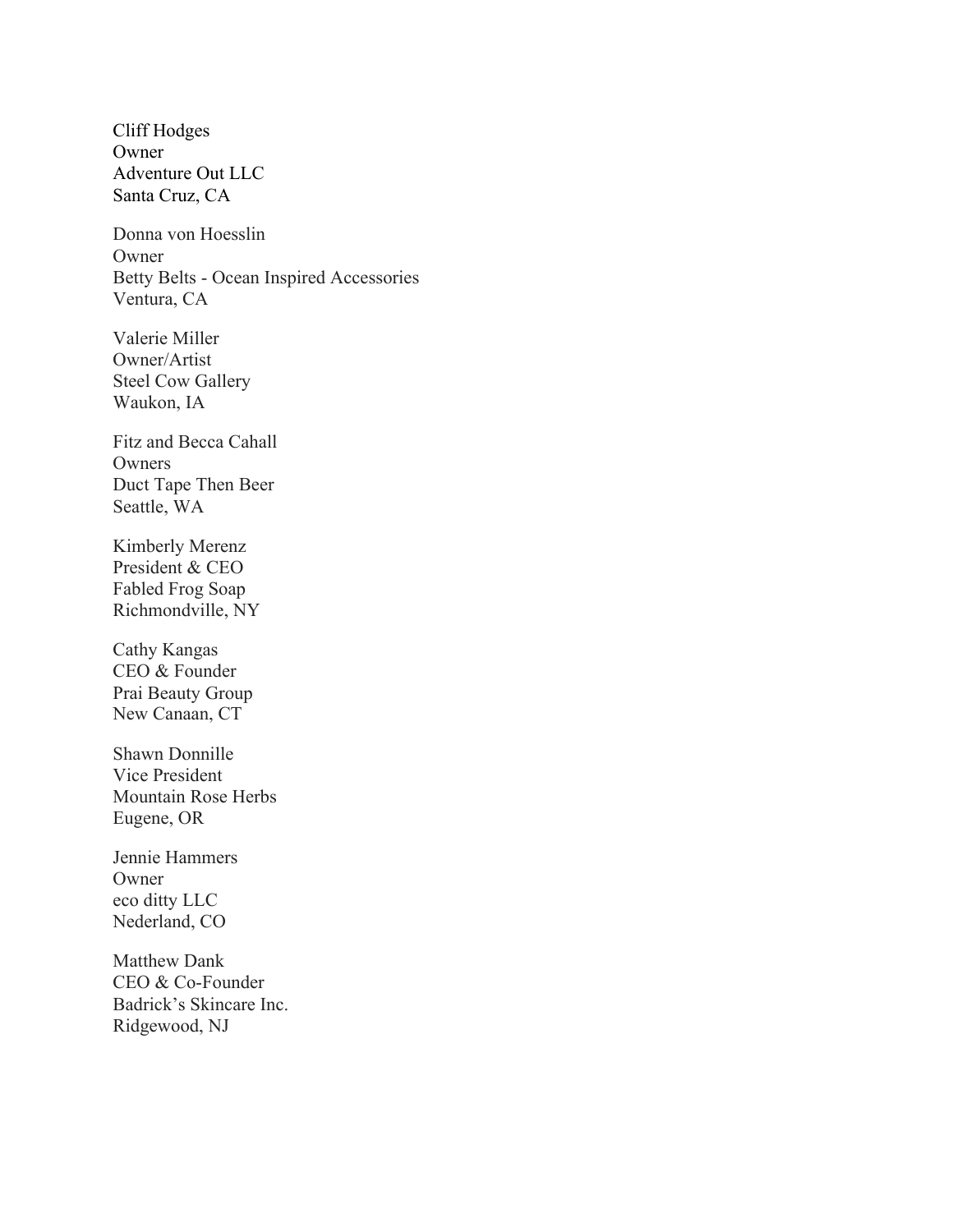Matthew Dank Founder & Director Matthew Dank Law Ridgewood, NJ

Kyle Robinson Owner Print My Threads Flatwoods, KY

Hannah Helsabeck CEO & Founder Wild Mint Plantation, FL

Anthony Scott President and Co-Founder ChampionScott Partners Palo Alto, CA

Barbara O'Grady Co-Owner Wild Bear Adventures Gardiner, MT

Paul Vanderheiden Owner/Race Director Timberline Events LLC Englewood, CO

Michelle Stevens **Owner** The Refill Shoppe Ventura, CA

Gia Machlin President & CEO EcoPlum, Inc. New York, NY

Greg MacGillivray Chairman MacGillivray Freeman Films, Inc. Laguna Beach, CA

Brent Roose Owner Big Dipper Wax Works Seattle, WA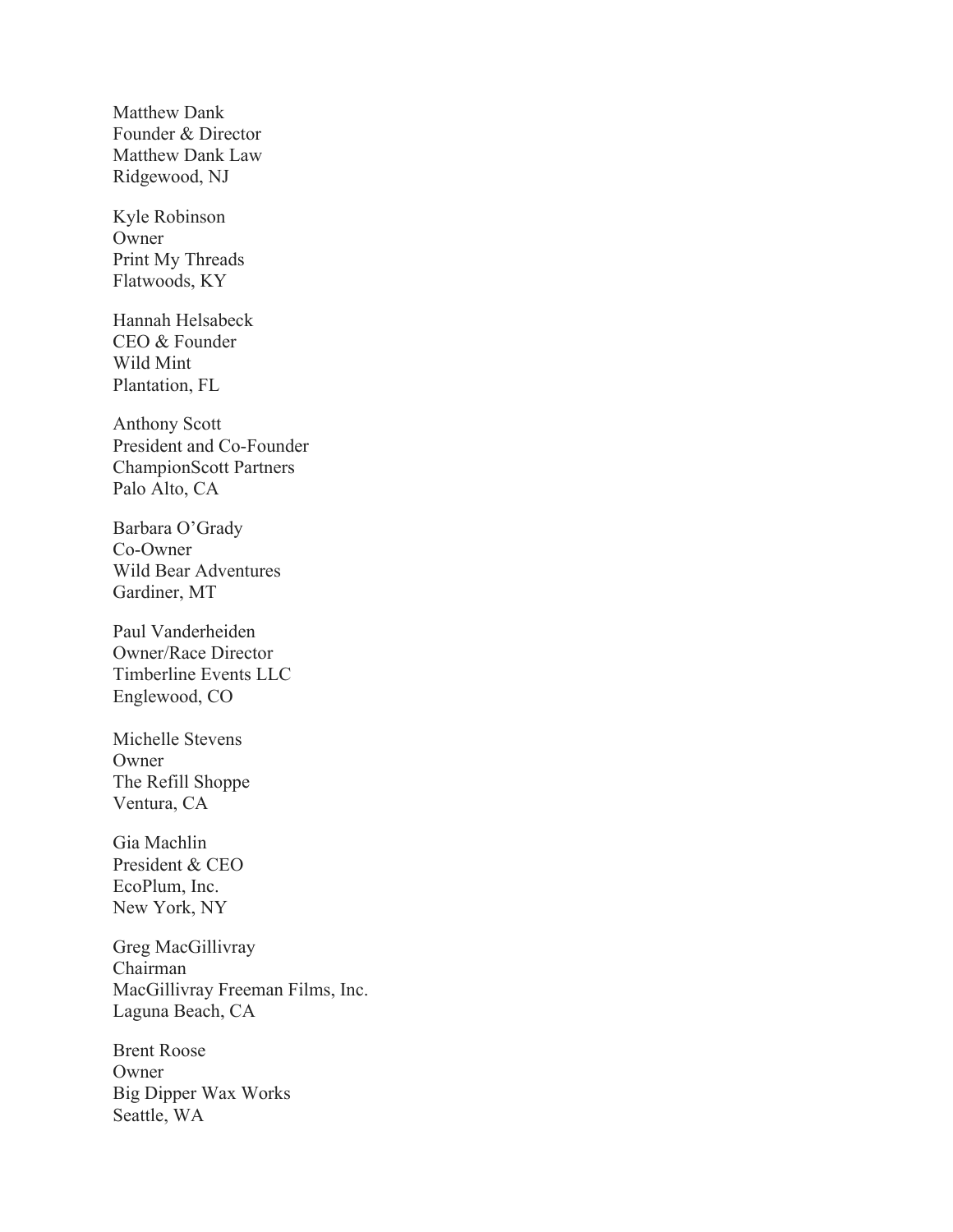John Caletti Owner Caletti Cycles Santa Cruz, CA

Jonathan Orpin Founder & President Pioneer Millworks, Inc. Farmington, NY

Jonathan Orpin Founder & President New Energy Works Timberframers McMinnville, OR

Joe Walsh Owner/President Green Clean Maine, LLC Portland, ME

Aaron Anker Chief Granola Officer GrandyOats Brownfield, ME

Adria Linder President A. Linder Associates, Inc. Larchmont, NY

Anthony Lilore Owner RESTORE Clothing New York, NY

Ilona Popper Owner Clear Lines Editing and Writing Services Jardine, MT

Steve and Anne Sierigk Founder and Owner Acorn Designs Trumansburg, NY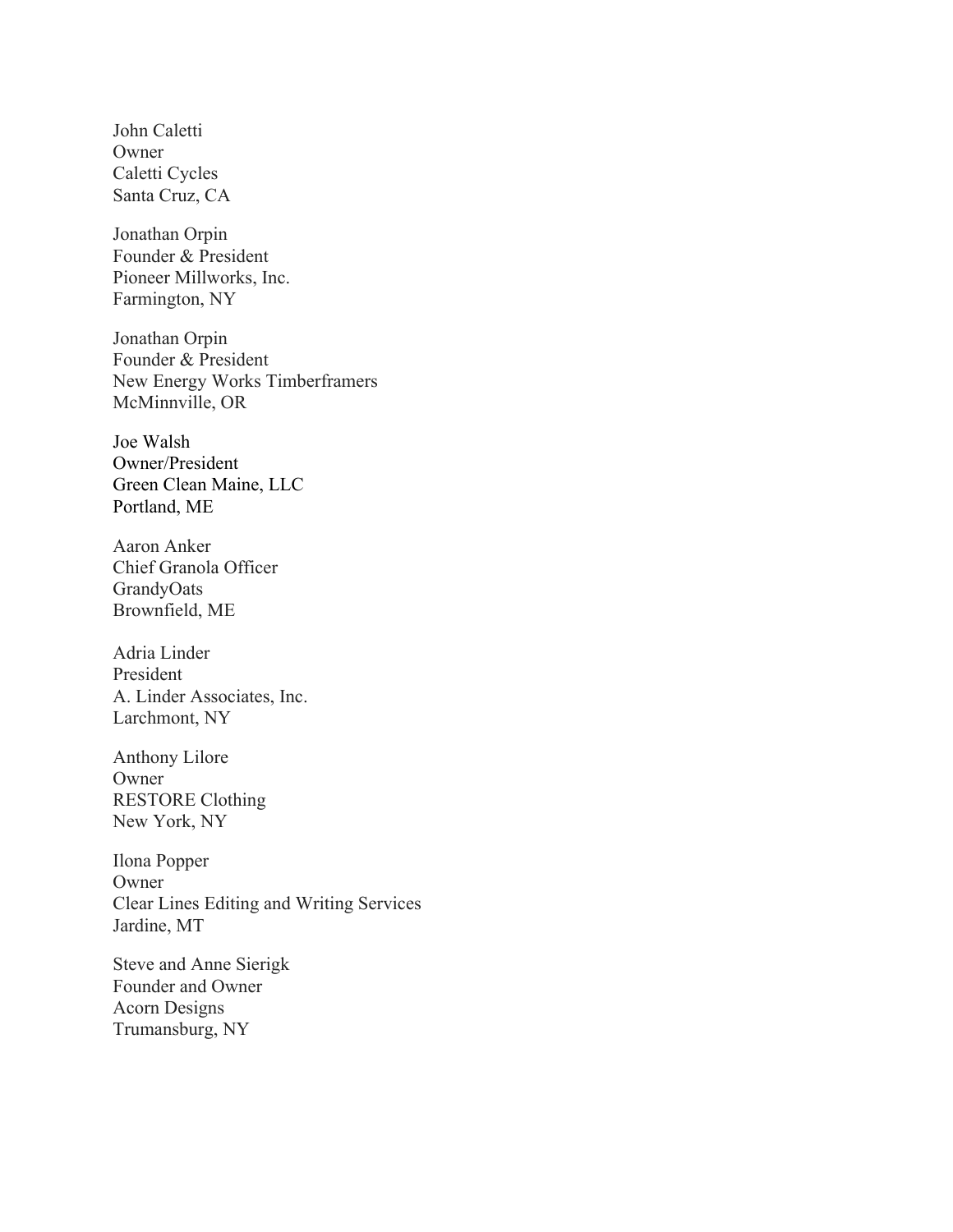Michael Kramer Managing Partner Natural Investments Kona, HI

Tyler & Cameron Reith **Owners** Greenhome Solutions LLC Seattle, WA

Susan Bell Owner Satch & Sol Seattle, WA

Michele Gila Owner Roots Realty Portland, OR

Kevin and Jenny Natapow **Owners** Momentum Boulder, CO

James Rossiter Founder & CEO Way Out Wax North Hyde Park, VT

James Kennett CEO NW Portland International Hostel Portland, OR

Jeff Delkin Owner and Co-Founder bambu LLC Portland, OR

Billy Van Jura Owner Birchyard LLC Poughkeepsie, NY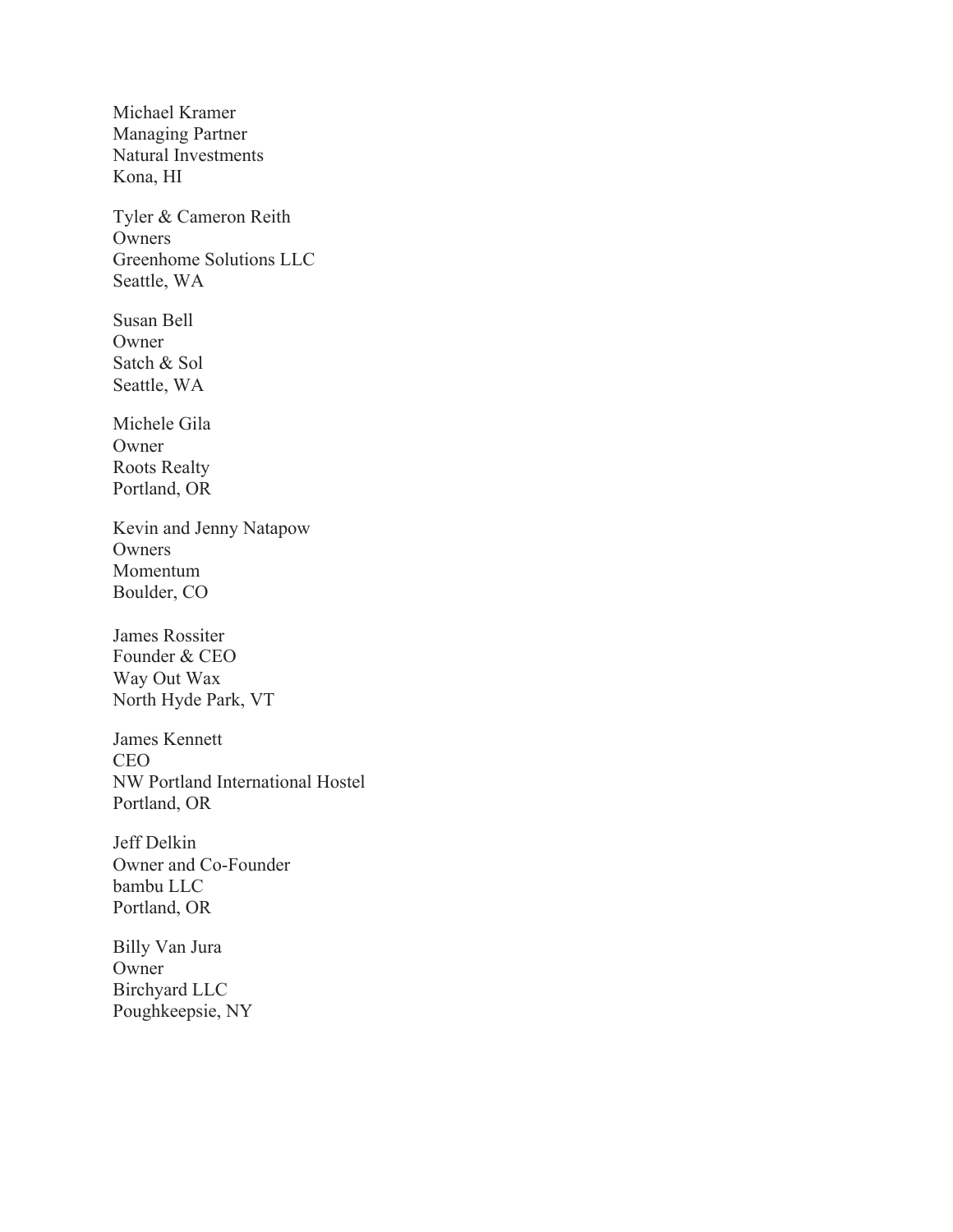Charles "Chip" Cunningham Owner & Founder Uncharted Outposts Santa Fe, NM

Rose Gerstner **Owner** Sympatico Clothing LLC Jacksonville, OR

Bruce Yandell President Cubizm, LLC San Carlos, CA

John Mans and Andi Lucas Founder & CEO, COO Dinkum Systems Boulder, CO

Pete Peacock Owner Peacock Designs Gunnison, CO

Peter Krull President and Founder Krull and Company Asheville, NC

Greg Benson CEO Loll Designs, Inc. Duluth, MN

Ean Murphy Owner Moxie Bookkeeping New York, NY

Alicia and Dave MacLeay Owners Trailspace.com Belgrade Lakes, ME

Dustin McCluskey President and Owner Botanical Craft Portland, OR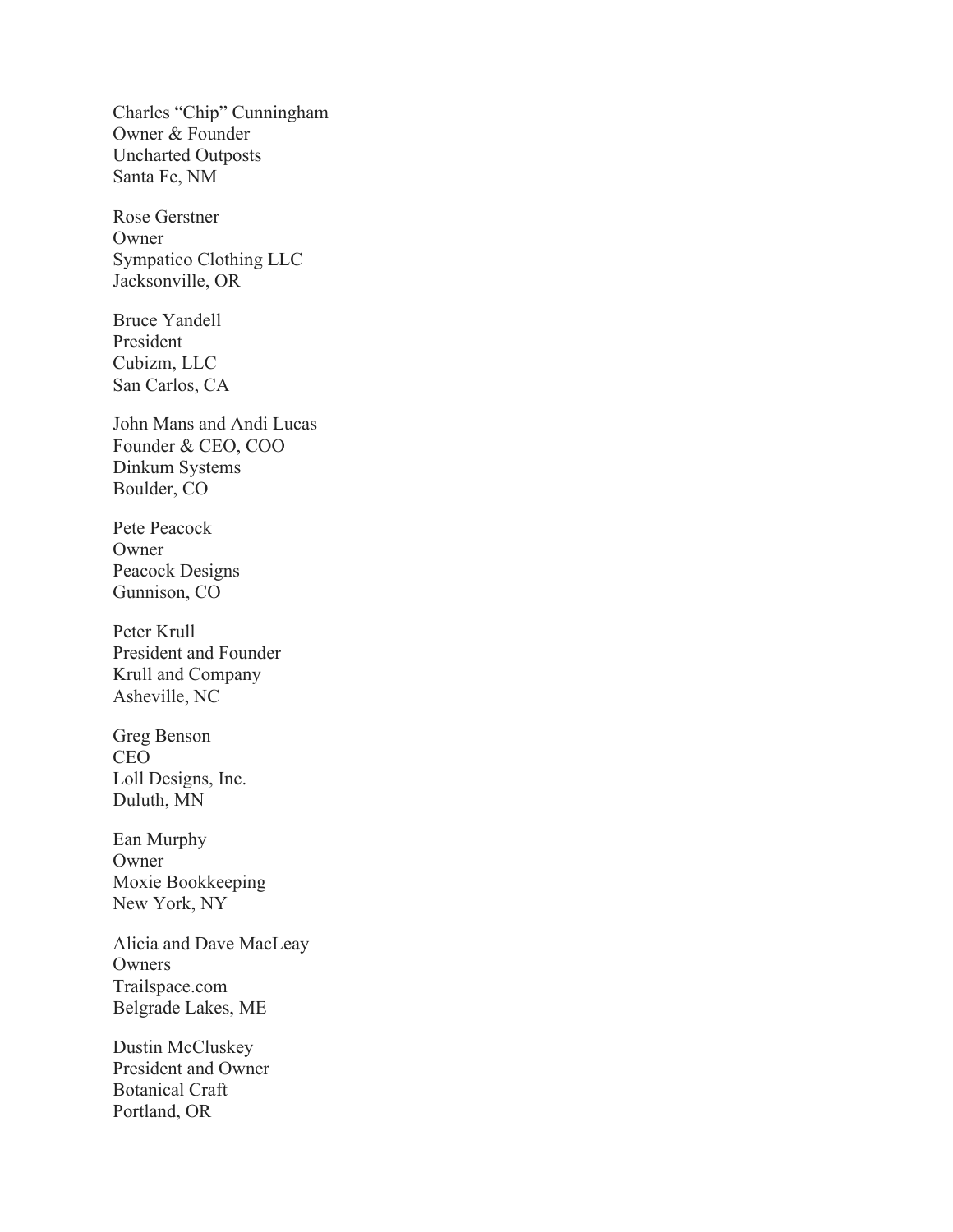Griffin Thall Founder, CEO Pura Vida Bracelets La Jolla, CA

Joe Cooper **Owner** Ecosouth Green Building Services Huntsville, AL

Gary Smith CEO Polartec, LLC Lawrence, MA

Chipper Bro Bell Owner/Founder Surfclass.com Ventura, CA

Mark Paigen Owner Osmium Men's Clothing Stoneham, MA

Lynda MacButch **Owner** Morning Star Lanyards Pocatello, ID

Renee Owens President SAGE Widlife Biology LLC Alpine, CA

Heidi Siegelbaum Owner Calyx Sustainable Tourism Seattle, WA

Barbara S. Arter Owner and CEO BSA Environmental Consulting Steuben, ME

Ben Alexander President Sound Native Plants, Inc. Olympia, WA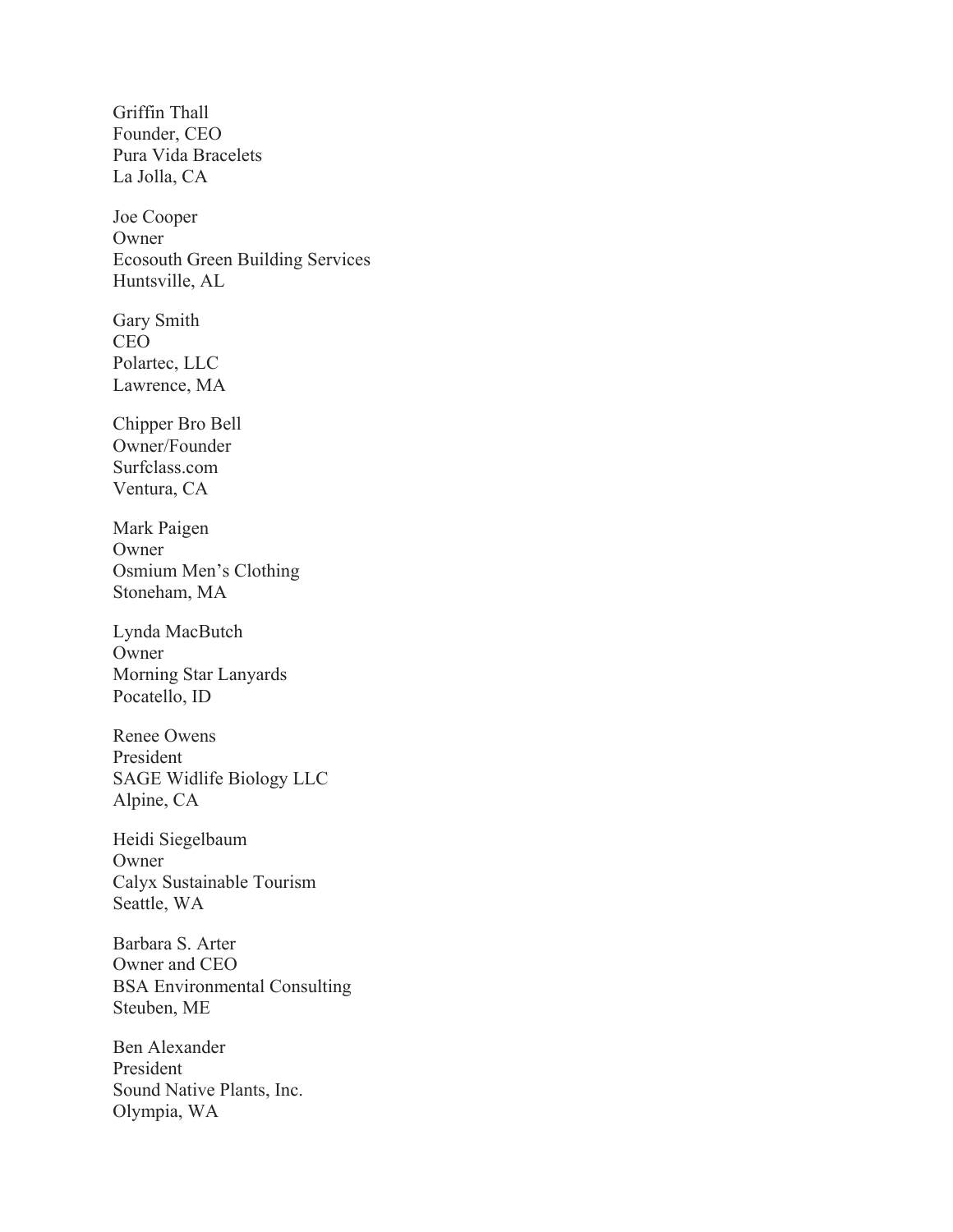Sue Mally Owner Santa Fe Walkabouts Santa Fe, NM

Charlie and Dwight Butler Co-owners Wasatch Touring Salt Lake City, UT

William Snape Principal Sustainable Futures Washington, D.C.

Curt Vander Meer CEO Endangered Species Chocolate, LLC Indianapolis, IN

Brad Yaritz **Owner** Catch It! White Bear Lake, MN

Claire Jones Owner Pure Soap Flake Company Pine River, MN

Kathryn J. Miller PhD. PCC Senior Partner Design Training Collaborative Placitas, NM

Kim Bartmann Owner Bryant Lake Bowl, Barbette, Red Stag Supperclub, Pat's Tap, Bread and Pickle, Tiny Diner, Gigi's Cafe Minneapolis, MN

Bryan Pletta President Stone Age Climbing Gym Albuquerque, NM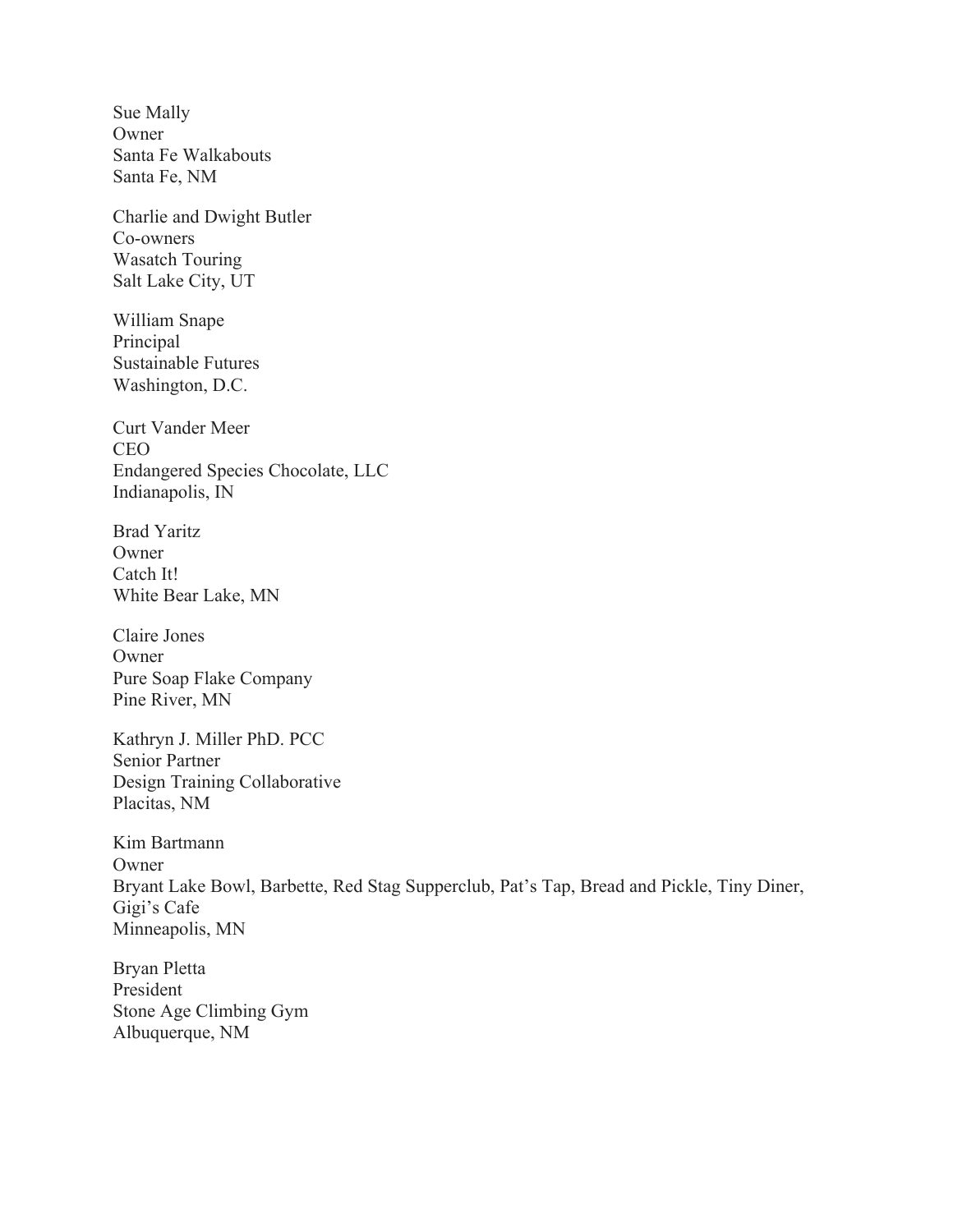Nikos Ridge CEO Ninkasi Brewing Company Eugene, OR

Frank Armendariz **Owner** River Trail Outfitters Eugene, OR

Rebecca Parsons Owner Southwestern Light Santa Fe, NM

Deborah and Peter Noble **Owners** West Wind Forest Products, Inc. Eugene, OR

Meredith Cooley Owner Local Roots Landscapers Saint Paul, MN

Jeremy Hall Owner Back to the Roots Landscaping Eugene, OR

Reed Wilson **Owner** River Jewelry Corvallis, OR

Gary Goodman Owner and President Goodman Realty Albuquerque, NM

Christy Gerrits Owner Gray Wolf Cabin Rental Silver Gate, MT

Mark Lew Owner Capella Market Eugene, OR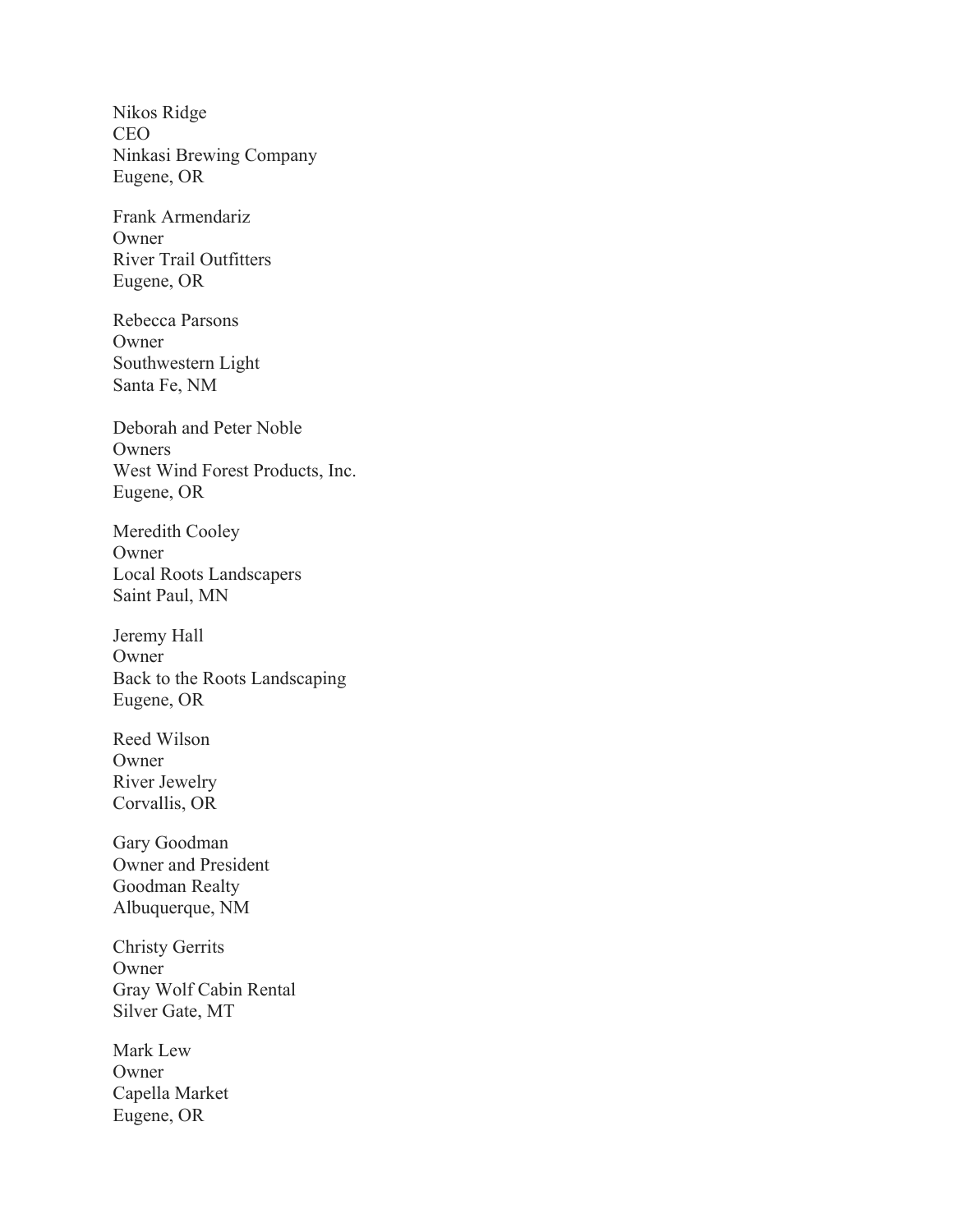Dustin Ronspies Owner Art of the Table Seattle, WA

Matthew Ritzow GM Partner Bicycle Way of Life, Inc. Eugene, OR

Brian Kvistad Owner, Operator Blossom on Lopez, Inc. Lopez Island, WA

Bob Chandler Owner Tactics Eugene, OR

Christopher Loch Owner Contempl8 T-Shirts LLC Minneapolis, MN

Douglas Owens-Pike President and Chief Ecological Officer EnergyScapes St. Paul, MN

Amy Rowland The Bulldog NE Owner Minneapolis, MN

Karen O'Connor and Paige Pelini **Owners** Mother Earth Gardens Minneapolis, MN

Heidi Andermack CFO Chowgirls Minneapolis, MN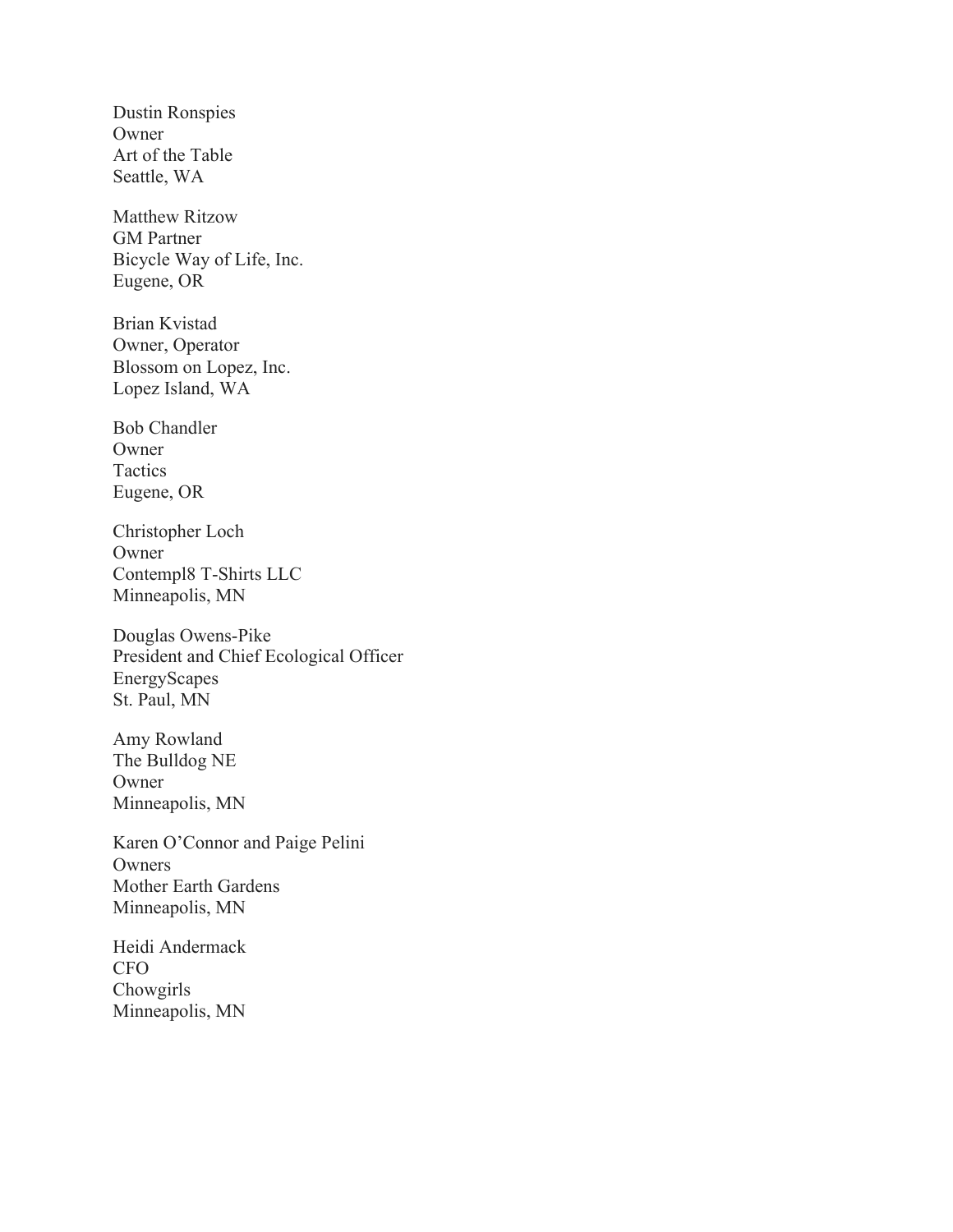Scott Cramer Owner Northern Sun Merchandising Minneapolis, MN

Dazzia Szczepaniak Director of Operations Cafe Mam Eugene, OR

Laurie Hinck **Owner** Log Cabin Cafe Silver Gate, MT

Jay Schifferdecker Owner Silvertip Mountain Center Silver Gate, MT

Jen and Aaron Brill Founders & Owners Silverton Mountain Silverton, CO

Daryl DeJoy Owner Penobscot Solar Design Penobscot, ME

Carly Harrison **Owner** Vermana Herbals LLC Burlington, VT

Lauren Bihr Marketing Director Bitterroot La Grande, OR

Nicholas Browne Owner Highwater Farms Shelton, WA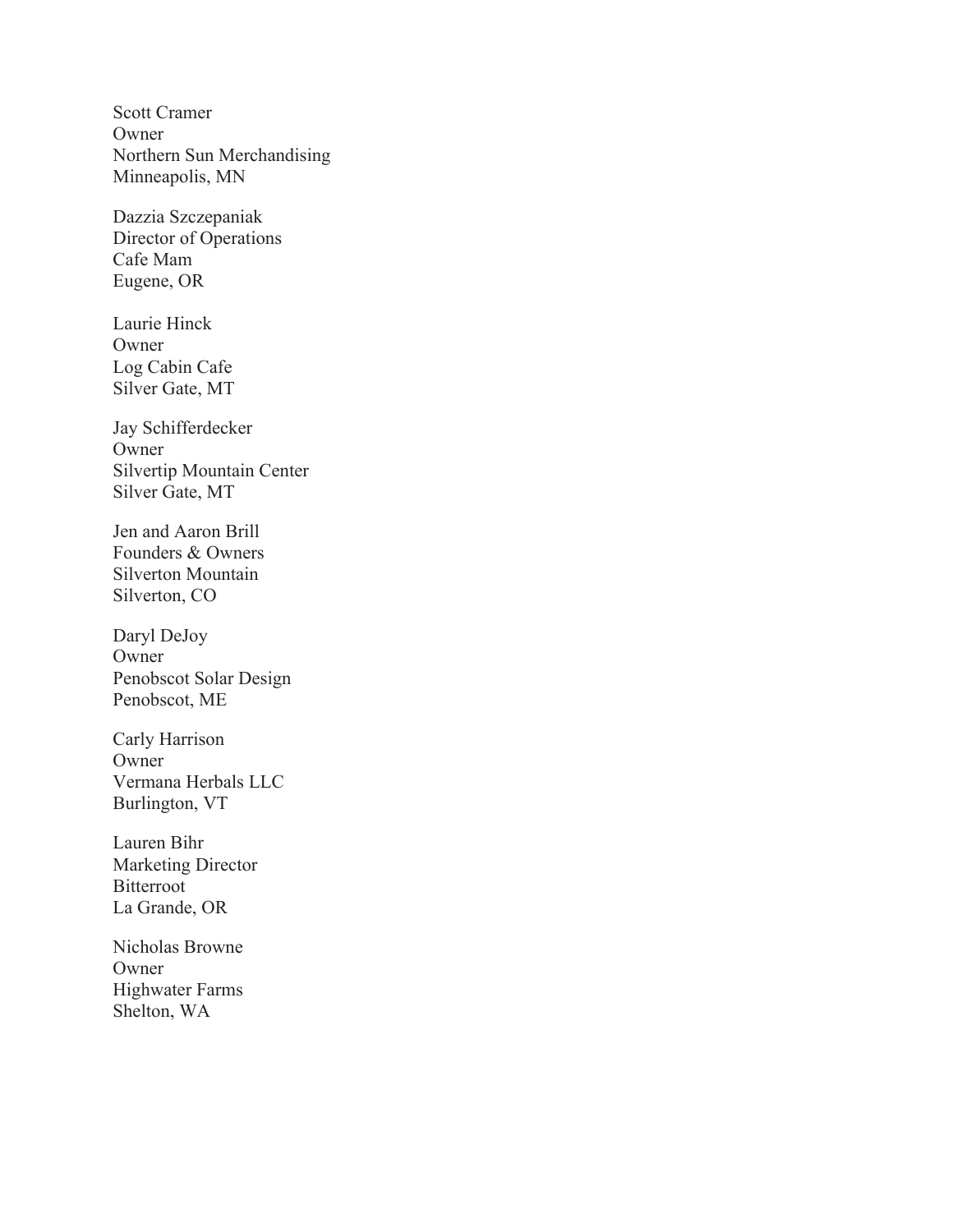Kimberly Rose Esthetician Expressions Salon La Grande, OR

William Warnock & Michele Star Owner & Business Manager Champlain Center for Natural Medicine Shelburne, VT

Sky Cosby Owner Last Word Books Olympia, WA

Paul J. Bratti Co-Owner Animaashi Sailing Company Bayfield, WI

Eric Goode American hotelier and restaurateur New York, NY

Druellen Kosti Spa Director Evensong Spa Green Lake, WI

Scott Gardner President Building Energy Williston, VT

Alexia Gannon Owner Clover Meadow Winery Shell Lake, WI

Jason Gannon Owner Gannon Contracting Shell Lake, WI

David Vitt Founder and CEO Kulshan Brewing Company Bellingham, WA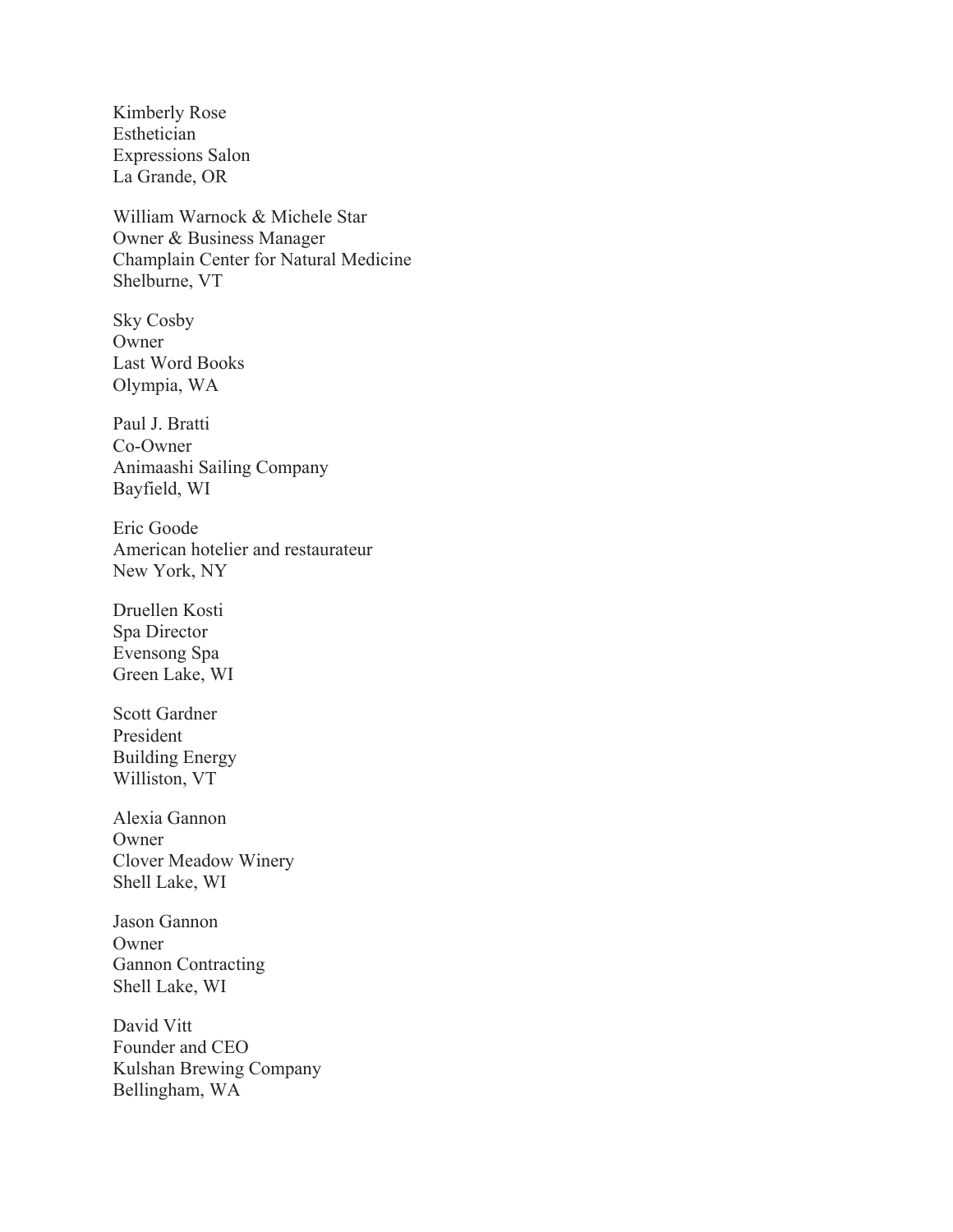Michael De Kalb Founder Laurelwood Brewing Company Portland, OR

Curt Cuccia President Covered Bridge Craft Brewery Lyndonville, VT

Jennifer Kimmich Co-owner The Alchemist Brewery Waterbury, VT

Ted Rice Brewmaster, Partner Marble Brewery Albuquerque, NM

H. Luke Livingston Founder/President Baxter Brewing Co Lewiston, ME

John Ouellette A Victorian Swan on Water Owner Stevens Point, WI

Joe and Mary Hovel Owners Big Bear Hideaway Boulder Junction, WI

Susan Hartzell Proprietor The Inn on Madeline Island La Pointe, WI

Jessica Lapachin **Owner** Joe's Pasty Shop Rhinelander, WI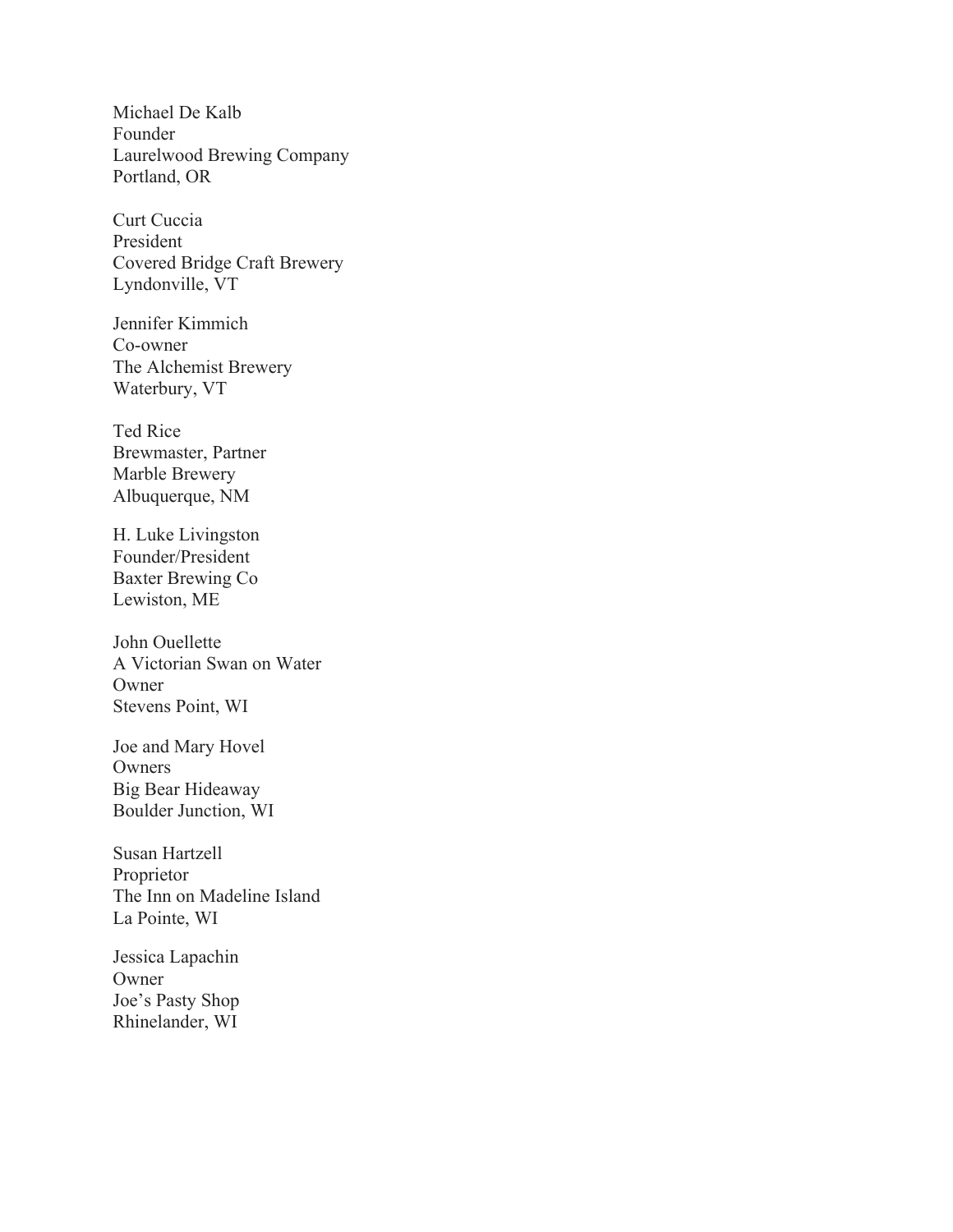David Rack **Owner** Door County Kayak Tours, LLC Fish Creek, WI

Steve McFate Owner Fate Brewing Company Scottsdale, AZ

Tim Gallon Owner Black Bear Brewery Orono, ME

Tom Campion Chairman Zumiez, Inc. Lynnwood, WA

Chris Gerston **Owner** Backcountry Essentials Bellingham, WA

Geoff Houghton Owner The Liberal Cup Hallowell, ME

Steven Brescia Executive Vice President Pure Environment New York, New York

David Hargis Brewmaster Tractor Brewing Company Albuquerque, NM

Michael Marquess Founder and Managing Partner Mother Road Brewing Company Flagstaff, AZ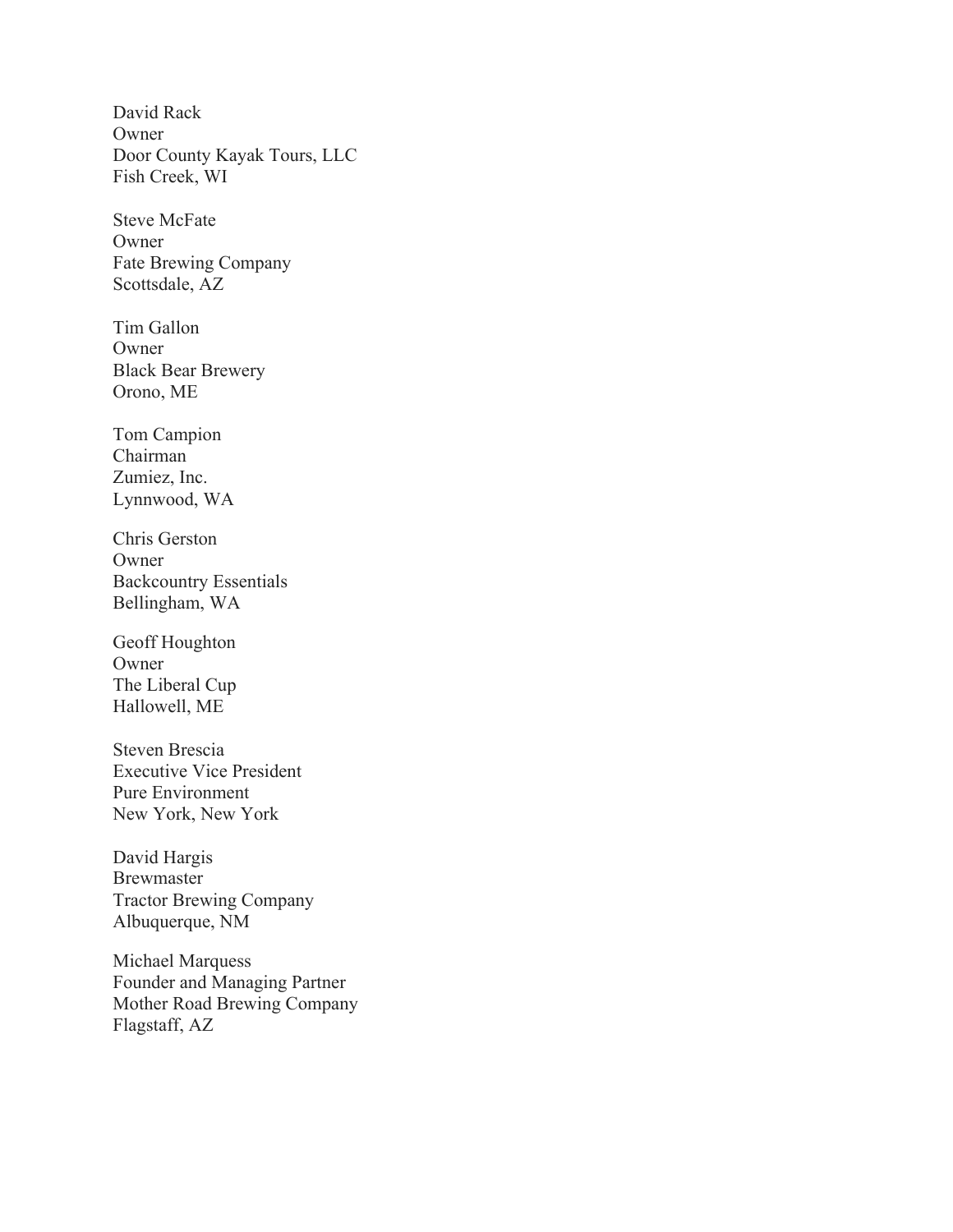Diana Byrnes Owner Spiritwind Communications Portland, OR

Nan Devlin Principal Northwest Content Portland, OR

Philip Mandel Shape With Phil, Inc Portland, OR

Bette Steflik Owner Shen Men Feng Shui Consulting Portland, OR

Colleen Sorenson CEO Java Jacket Portland, OR

Linda Kohl Owner One on One Pilates Portland, OR

Beven Byrnes Owner Fresh Ink Portland, OR

Susan Bennett Owner Thangka Conservation Portland, OR

Ron Jeffries Founder Jolly Pumpkin Artisan Ales Dexter, MI

Dr. C. Mark Rockwell Owner Rockwell Chiropractic Office, Inc. Penn Valley, CA